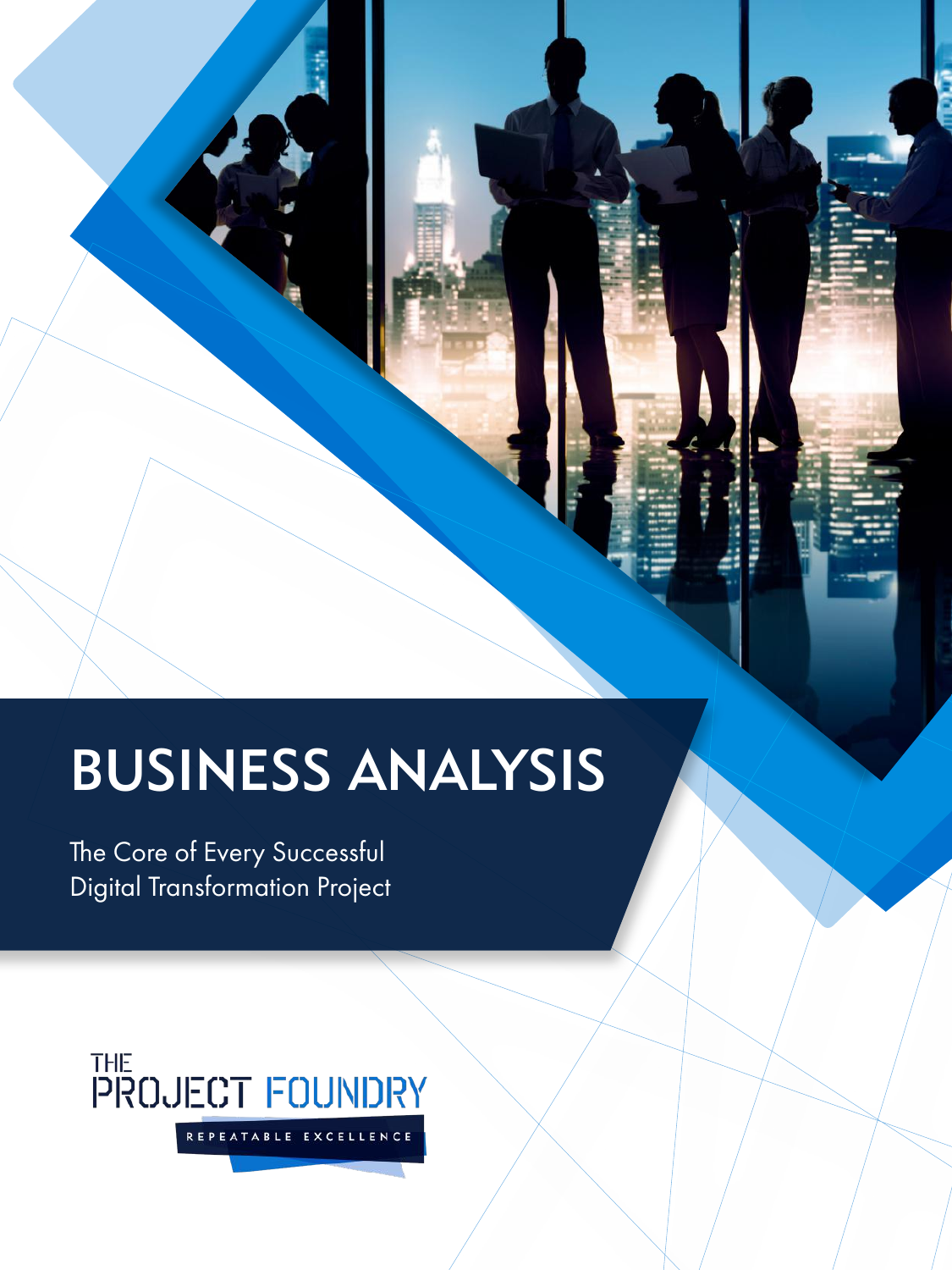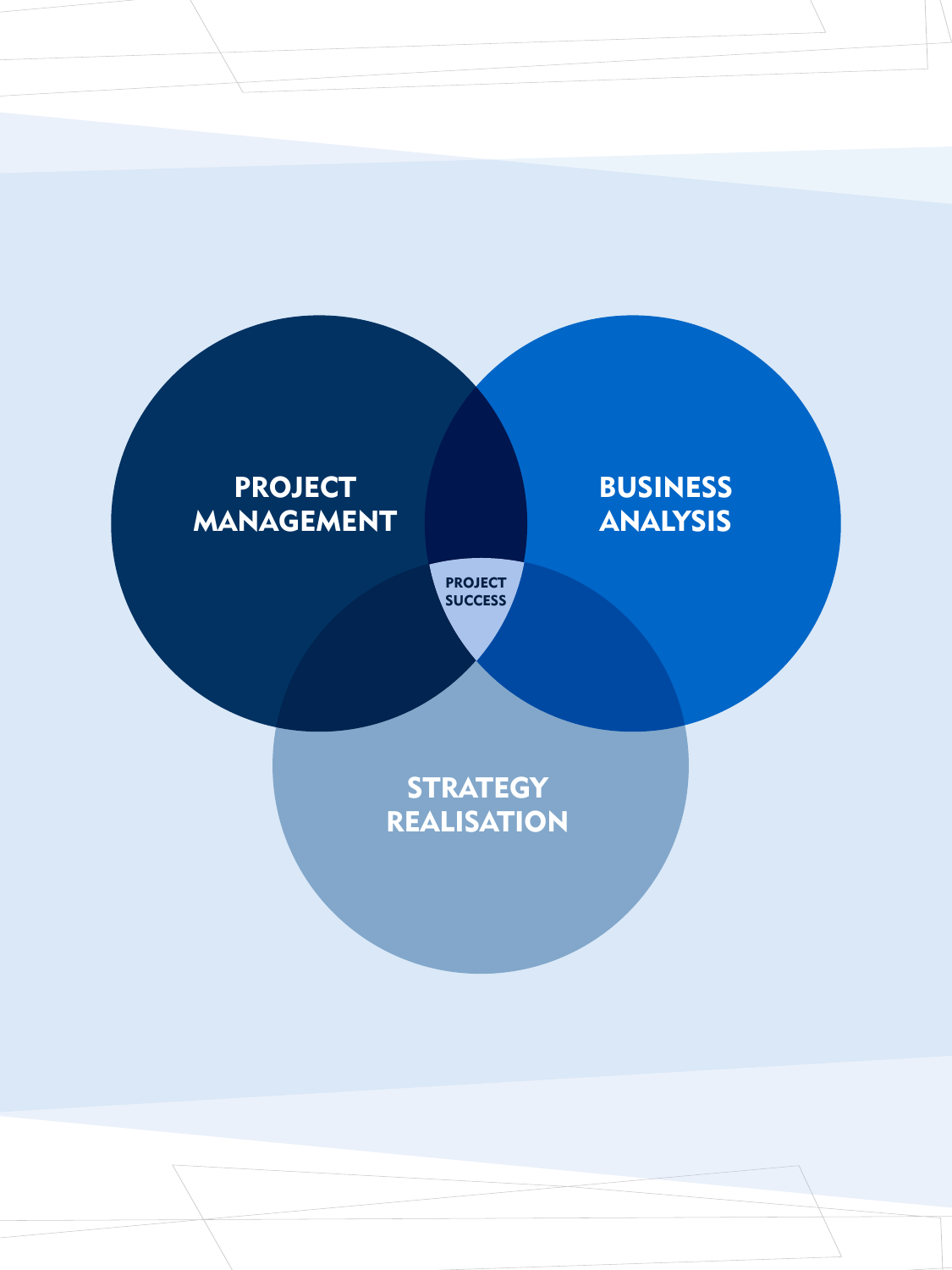## FROM STRATEGY



### TO SUCCESS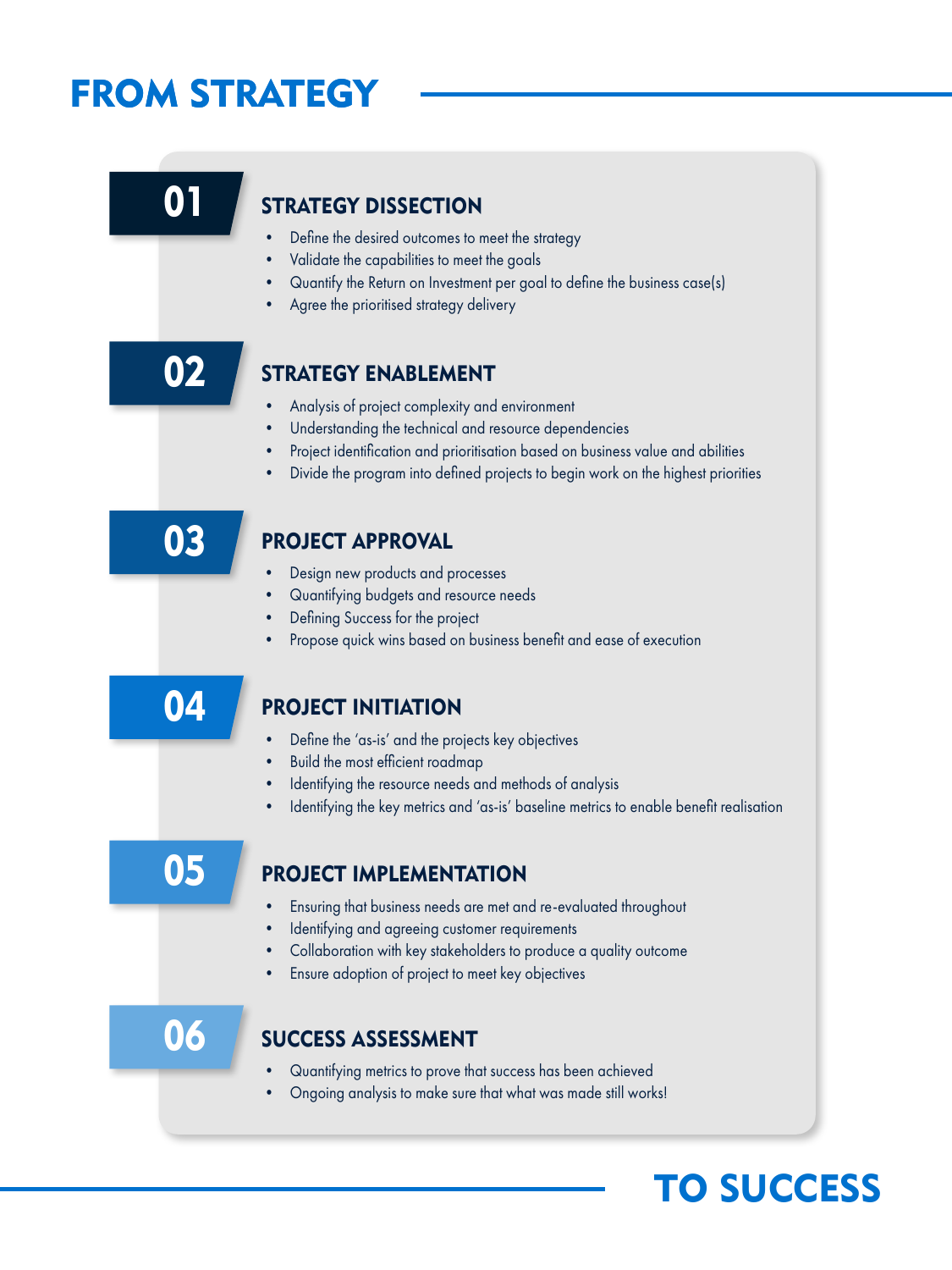### $\mathbf{0}^{\cdot}$ STRATEGY DISSECTION

#### DEFINE THE DESIRED OUTCOMES TO MEET THE STRATEGY

Understand what needs to be done to realise the company's, department's or team's goal.

*'SMART' Target Definition*

#### QUANTIFY THE RETURN ON INVESTMENT PER GOAL TO DEFINE THE BUSINESS CASE(S)

Get into the numbers, the financial commitments and budgets for strategy realisation.

*Understand the RoI*

#### VALIDATE THE CAPABILITIES TO MEET THE GOALS

Assess if the business has what it takes to achieve the goals in terms of bandwidth, capabilities, technology and process.

*Target Verification*

AGREE THE PRIORITISED STRATEGY DELIVERY

Understanding what works when and garnering agreement on the most appropriate path.

*Strategy Enablement Roadmap*

# 02

## STRATEGY ENABLEMENT

#### ANALYSIS OF PROJECT COMPLEXITY AND ENVIRONMENT

Cross checking the company's culture and values against the potential project delivery.

*Project Readiness*

#### UNDERSTANDING THE TECHNICAL AND RESOURCE DEPENDENCIES

An investigation of interdependencies can massively reduce the risk of failed planning and unrealistic expectations.

*Technical & Resource Readiness*

#### PROJECT IDENTIFICATION AND PRIORITISATION BASED ON BUSINESS VALUE AND ABILITIES

Based on our analysis, a set of projects will be identified and ordered to ensure individual project success. This will deliver the company's, department's or team's high level objectives.

*Prioritised Project Catalogue*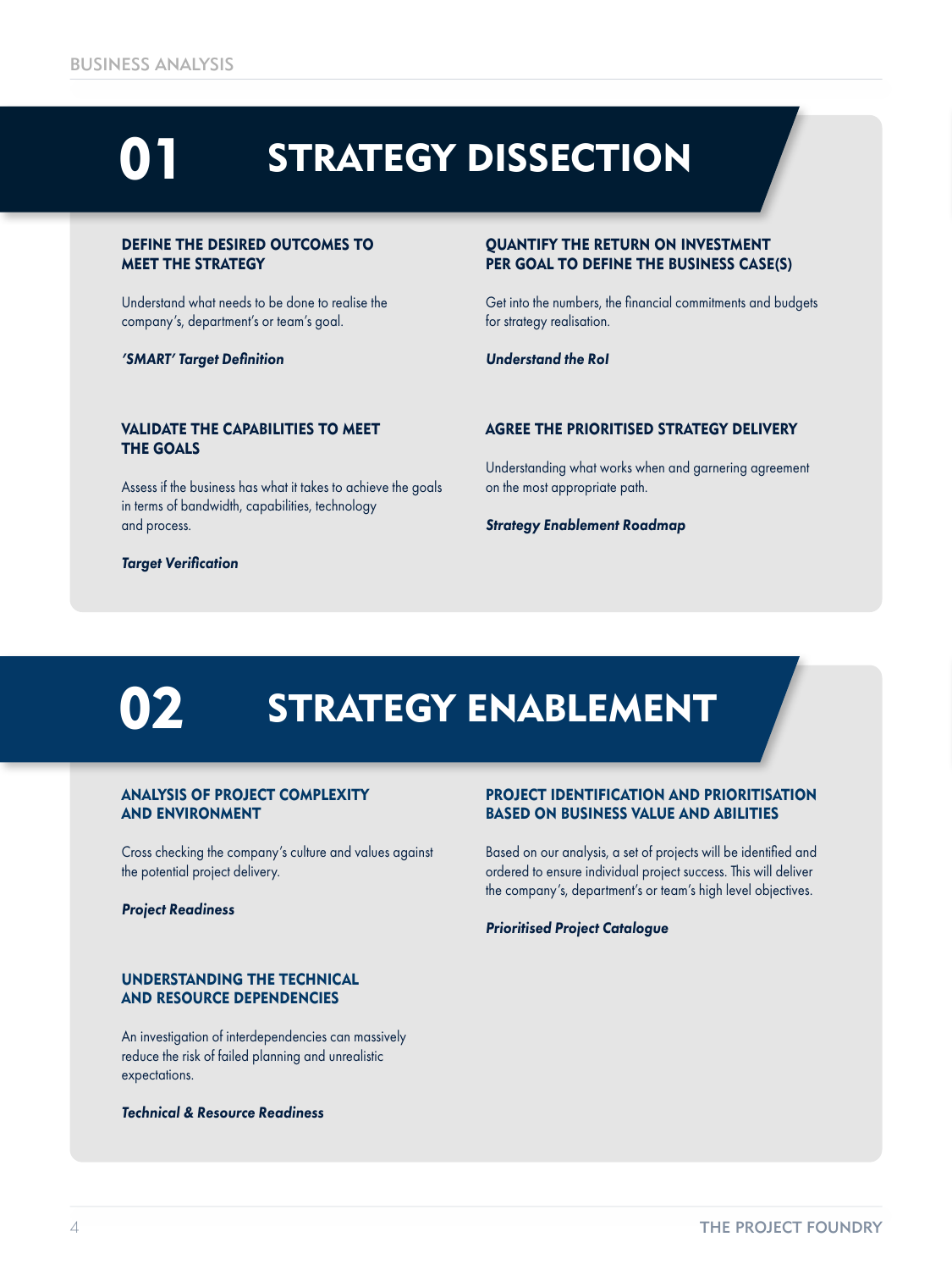### 03 PROJECT APPROVAL

#### DESIGN NEW PRODUCTS AND PROCESSES

Knowing the project's end needs will drive the solution design and approach to guarantee success. We know how to do it, we've done it many times!

*Solution Design*

#### DEFINING SUCCESS FOR THE PROJECT

Only when you know what the end line is will you know that you reached it. Without quantifying what success is it is impossible to know that the project is successful.

#### *Definition of End State*

#### QUANTIFYING BUDGETS AND RESOURCE NEEDS

The accuracy of a budget, timeline and human capital investment needs a final once-over. It costs a lot less to catch a miscalculation at this stage before it amplifies with time.

#### *Detailed Project Budget*

#### PROPOSE QUICK WINS BASED ON BUSINESS BENEFIT & EASE OF EXECUTION

Some quick wins require a change of behaviour, some technology. Knowing what is achievable yet valuable is essential before undertaking them.

#### *Quick Wins*

## 04

## PROJECT INITIATION

#### DEFINE THE 'AS-IS' AND PROJECT'S KEY OBJECTIVES

Before change can occur we need to know what needs to be changed and why.

*Current State Mapping*

#### BUILD THE MOST EFFICIENT ROADMAP

There are many paths to the end point, but you can only follow one. Working out which path to take that gets you there efficiently requires analysis not trial and error.

#### *Analytically Based Project Plan*

#### IDENTIFYING THE RESOURCE NEEDS AND METHODS OF ANALYSIS

There are differing methods to complete a project. There is not a 'one size fits all' approach. Knowing what works in the specific circumstance is crucial.

*Project Methodology*

#### IDENTIFYING THE KEY METRICS AND 'AS-IS' BASELINE METRICS TO ENABLE BENEFIT REALISATION

Identifying and quantifying the 'as-is' and defining the KPIs will keep the project on track to achieve the end goals.

#### *KPI Definition & Baseline*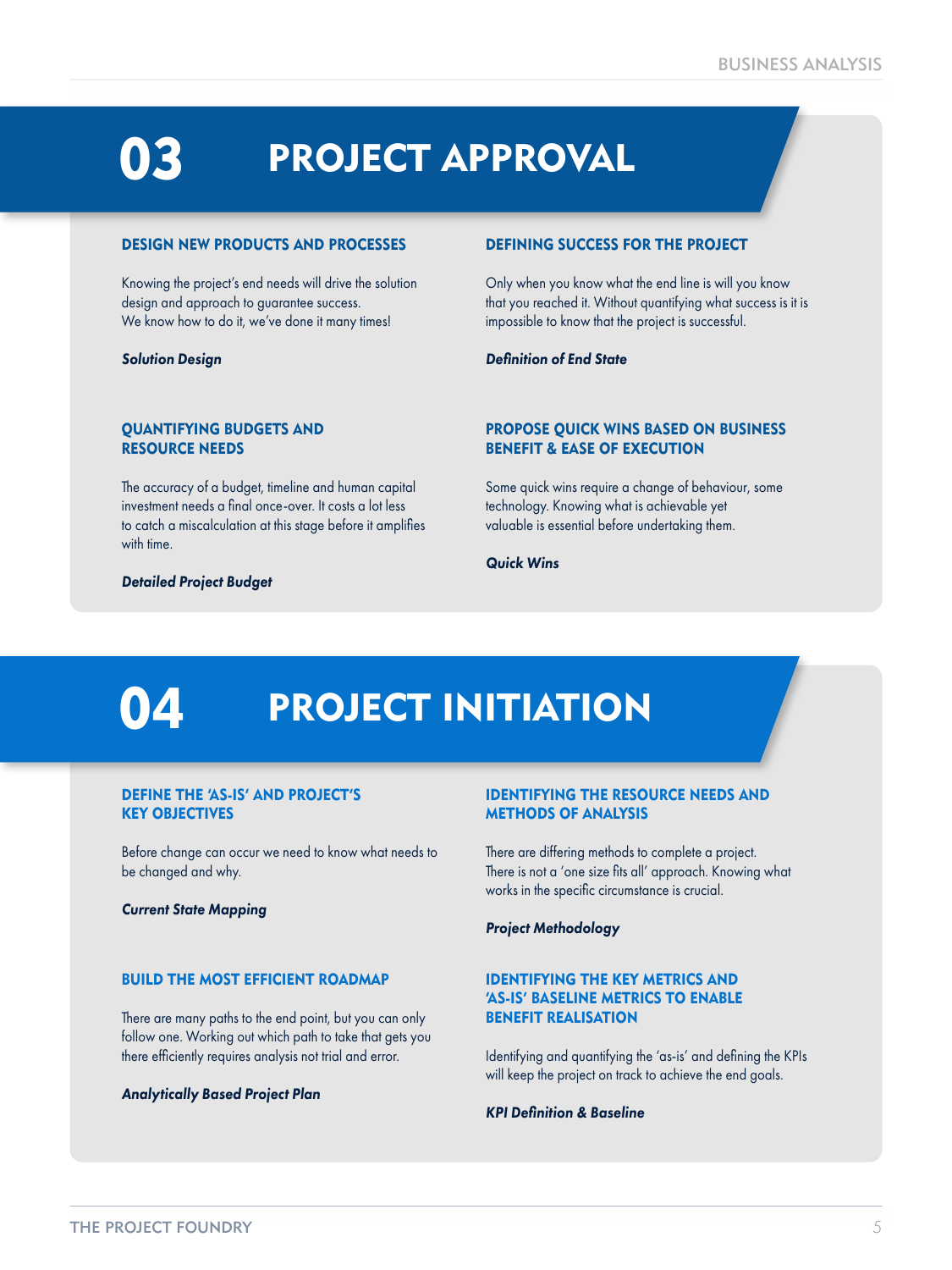05

## PROJECT IMPLEMENTATION

#### ENSURING THAT BUSINESS NEEDS ARE MET AND RE-EVALUATED THROUGHOUT

The PM will monitor where a project is, the BA will tell you if it's accomplishing the key objectives. This will enable the creation of the ideal 'to be' state.

#### *Ongoing Needs Assessment*

#### IDENTIFYING AND AGREEING CUSTOMER REQUIREMENT

Understanding the difference between the customer's needs as opposed to their wants is crucial. We challenge their beliefs to identify and document what is truly required to create the most efficient outcome.

#### *Requirements Definition*

#### COLLABORATION WITH KEY STAKEHOLDERS TO PRODUCE A QUALITY OUTCOME

Our Business Analysts not only identify the need – they also work with the implementation team to ensure the product meets the requirements to deliver a quality user experience.

#### *Ongoing Quality Review*

#### ENSURE ADOPTION OF PROJECT TO MEET KEY OBJECTIVE

A well-oiled project delivery capability utilises our expertise to make sure its outcomes are realised, not just hoped for.

#### *Change Management Plan*

## 06

### SUCCESS ASSESSMENT

#### QUANTIFYING METRICS TO PROVE THAT SUCCESS HAS BEEN ACHIEVED

Building the best and most efficient feedback loop takes time in the beginning but can pay dividends to ensure success over time. Build those metrics and make sure they are reviewed, often.

#### *Post Project Benefit Realisation*

#### ONGOING ANALYSIS TO MAKE SURE THAT WHAT WAS MADE STILL WORKS!

Outputs are not the same as successful outcomes. And successful outcomes change as the working environment changes. Continuous assessment is key for an agile organisation.

#### *Ongoing Reviews & Controls*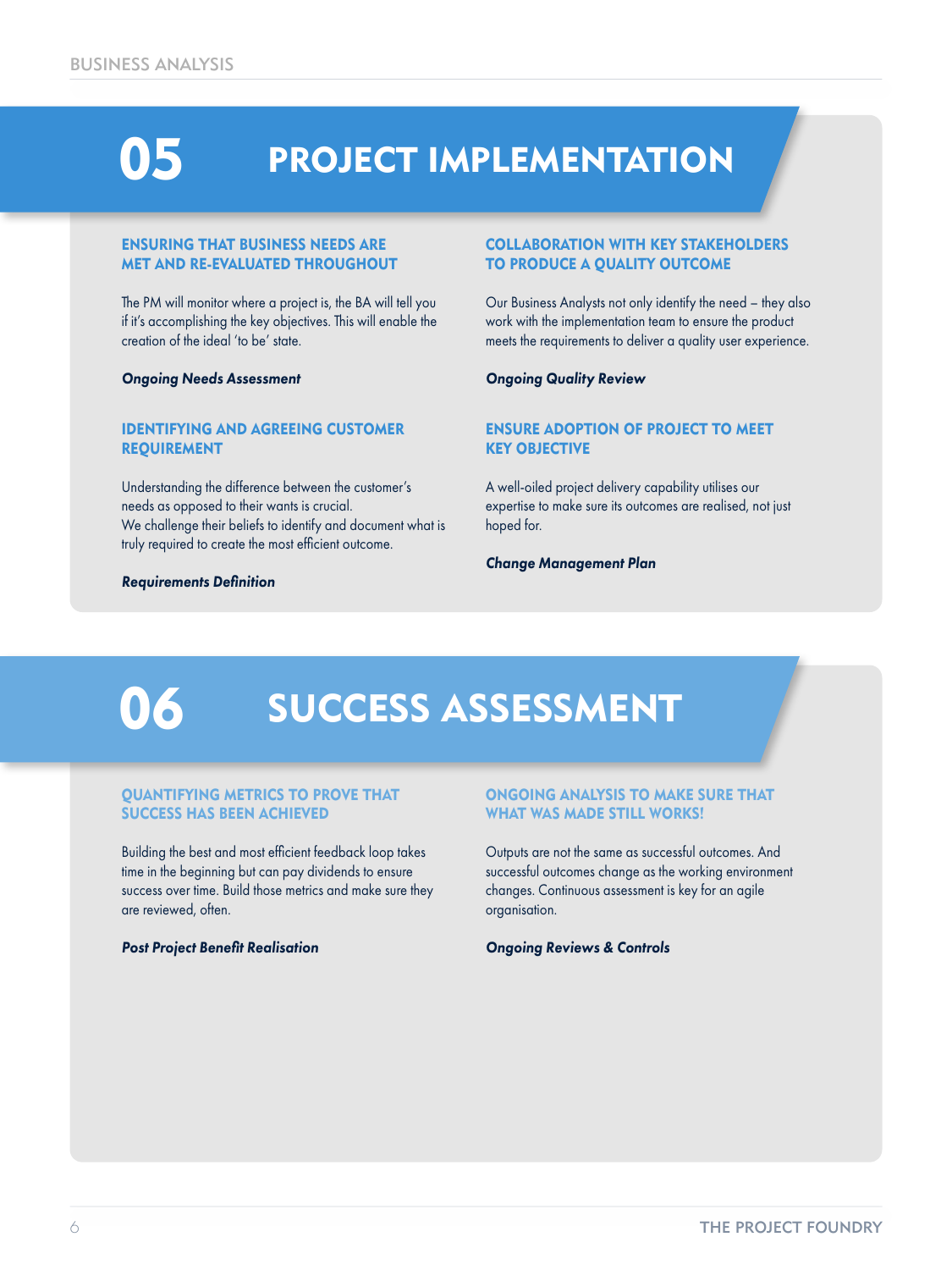## HOW TO DEPLOY

### DEDICATED BUSINESS ANALYSIS PROFESSIONAL

- A dedicated expert that works exclusively with you
- Can be part of one or more of your projects
- Has access to and the support of our team of professionals
- A pool of different resources at differing price points and locations
- Our resourcing team ensures the best fit for your company and needs

 *Call for pricing*

### BUSINESS ANALYSIS GOVERNANCE & SUPPORT

- Provides an additional layer of governance and support
- Relationship maintained across projects to ensure knowledge retention
- Ability to onboard resources with minimal impact to you
- Provides cover in case of unexpected absences
- Ability to scale the team to meet peak demands  *Call for pricing*

### BUSINESS ANALYSIS AS-A-SERVICE

- A partnership between you and us to enhance and increase your capabilities
- Delivery focused team that ensures successful outcomes
- Ability to draw in additional resources to meet the agreed deliverables
- Long-term understanding of your needs to help you with achieving your strategy
- Senior analysts that will draw on their experience to quantify and help you realise benefits

 *Call for pricing*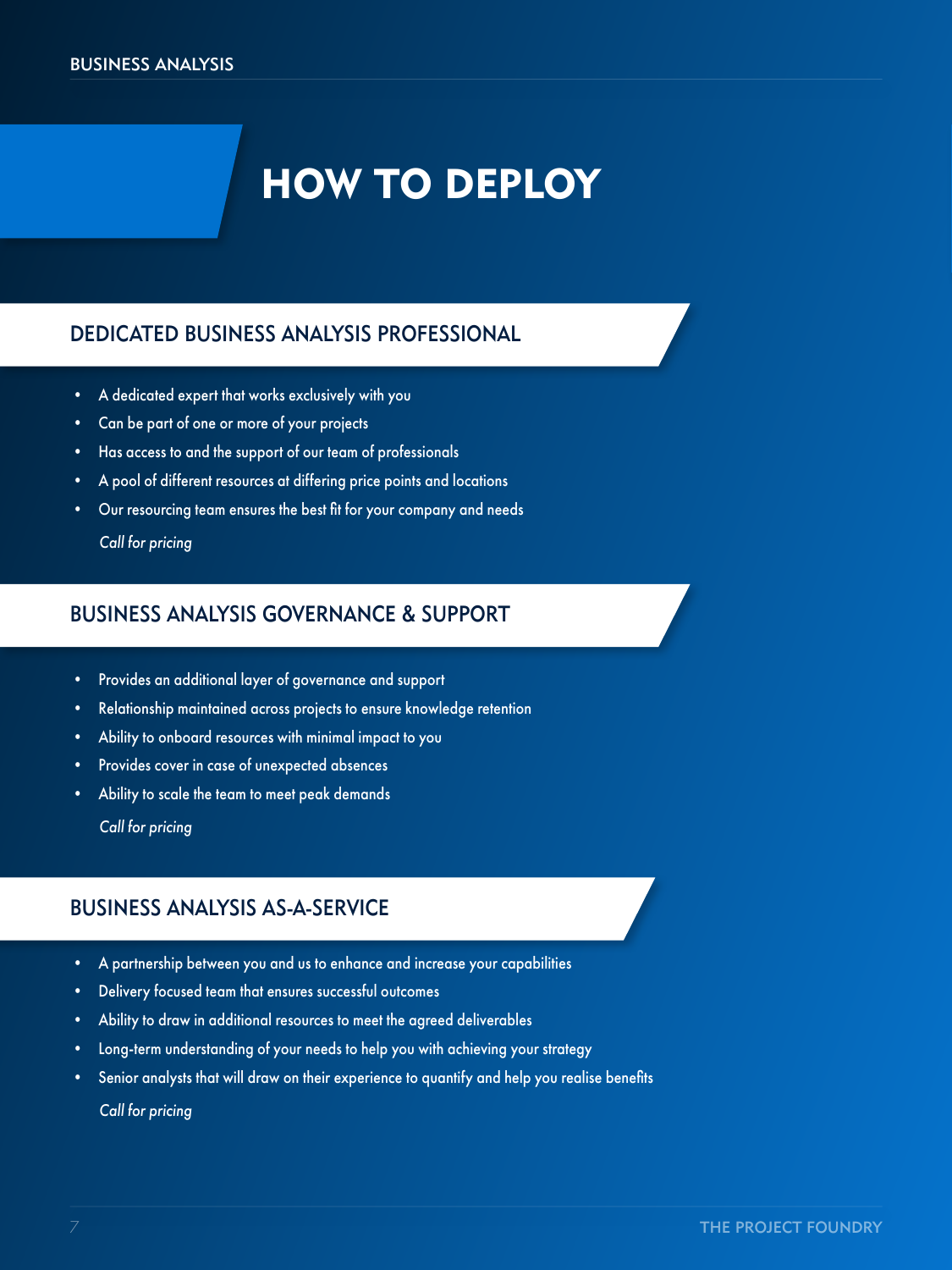### FROM STRATEGY TO PROJECT DELIVERY

### World Class Business Analysis Services

Business analysis is the glue that binds project management with strategic ambition. It's the often misunderstood missing link between deep understanding and clarity of action.

While Project Management delivers on-time, Business Analysis makes sure that what is being delivered is the most efficient, costs effective, integrated and simplest solution to the problem at hand.

At The Project Foundry, we have some of the most experienced business analysts professionals in Europe. They help break strategy into action and discover the details behind each action.

Their role is to weave solutions by leveraging your subject matter experts' business understanding and the required project delivery schedules. They roll up their sleeves and work on defining technical, procedural challenges as well as making sense of complex problems.

If clarity and rapid solution development is what is required on a project, the team at The Project Foundry have the expertise to help.

Our services are customised to fit your delivery needs. We can add top-up resource at peak times or place our experts on-site to go deep on every part of your strategy delivery.



SEAN RYAN HEAD OF BUSINESS ANALYSIS Contact: SEAN.RYAN@THEPROJECTFOUNDRY.COM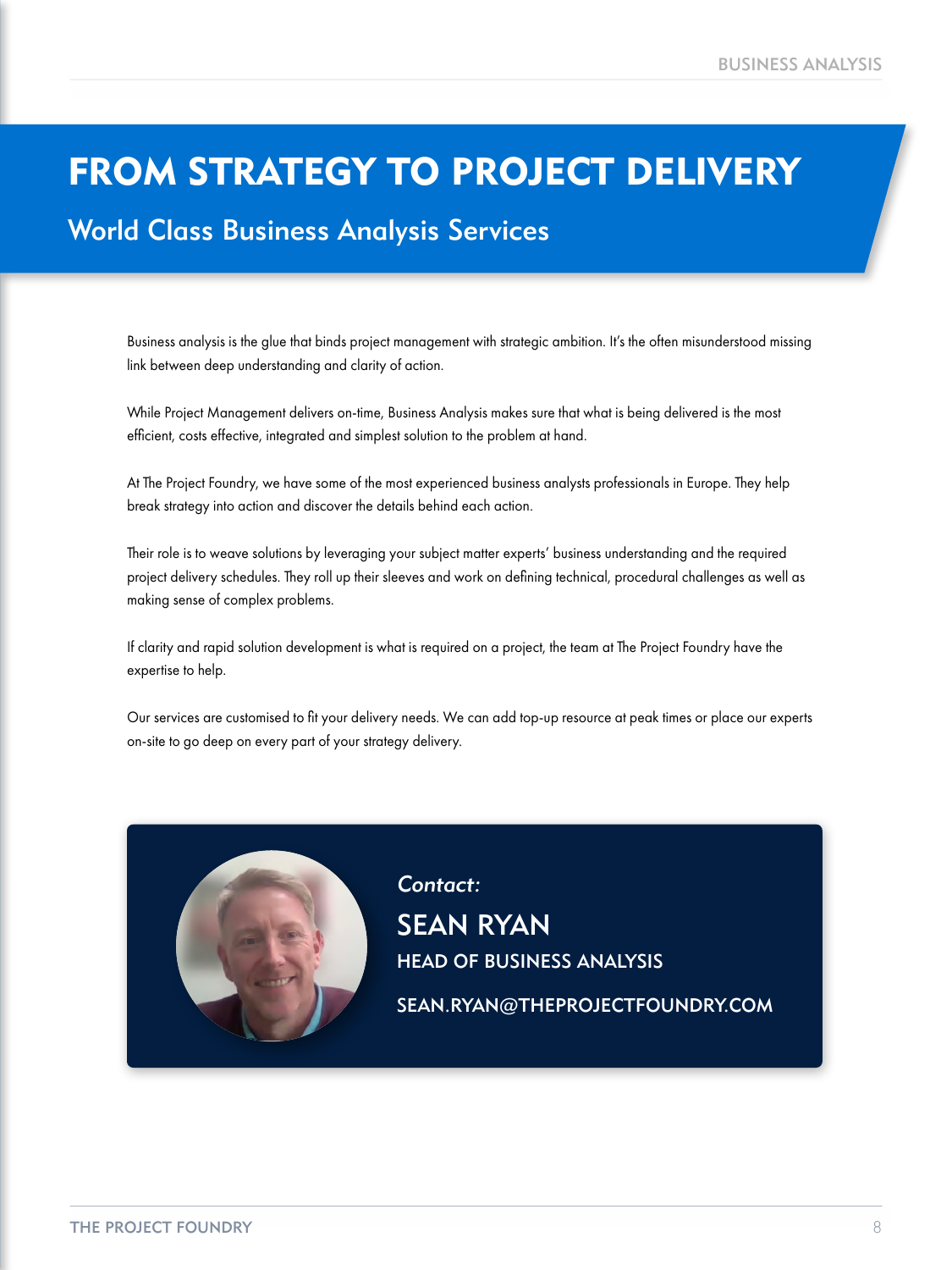



The Academy, 42 Pearse St ,Dublin, D02 YX88



www.theprojectfoundry.com